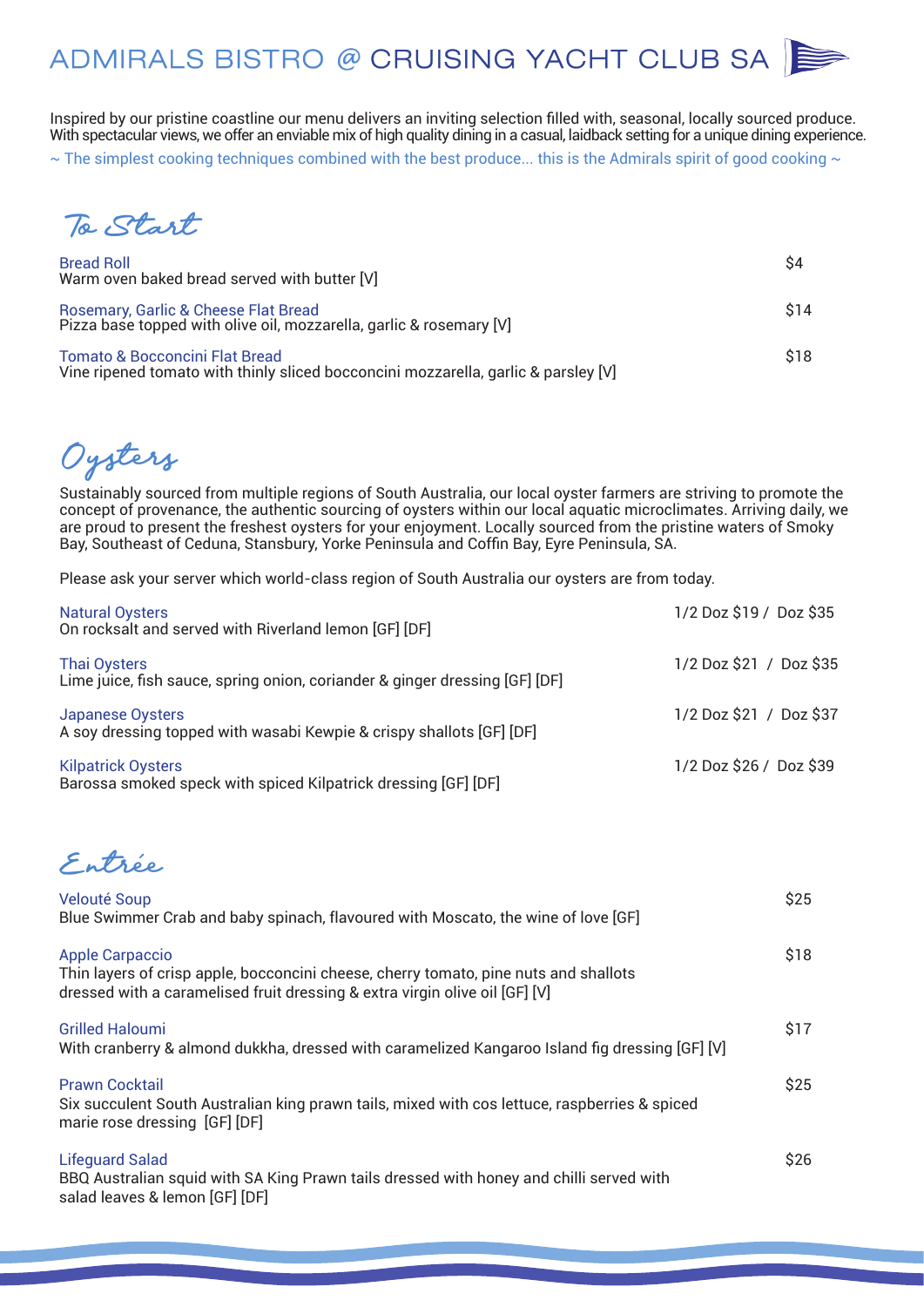

*Classic Seafood Selection*

All Classic Selection meals are served with Chef's Salad, Riverland lemon, golden fried chips & dipping sauce

Salt & Lemon Pepper Squid [DF]

Crumbed King Prawns Tails [DF]

|  | small plate \$23 / main course serve \$33 |  |
|--|-------------------------------------------|--|
|  | small plate \$29 / main course serve \$39 |  |

*Line -caught Fish*

Main Course Serves ~ All Kangaroo Island and Spencer Gulf line-caught meals are served with Chef's Salad, Riverland lemon, golden fried chips & dipping sauce

| South Australian King George Whiting $\sim$ 2 pieces<br>Choose grilled, crumbed or battered Whiting | \$39 |
|-----------------------------------------------------------------------------------------------------|------|
| Extra piece South Australian King George Whiting                                                    | \$12 |
| South Australian Garfish $\sim$ 2 pieces<br>Choose grilled, crumbed or battered Garfish             | \$35 |
| Extra piece South Australian Garfish                                                                | \$10 |

*House Seafood Specialties*

| <b>Garlic King Prawns</b><br>served with a cherry tomato, spring onion roasted shellfish sauce and steamed rice [GF]                                                                              | \$39        |
|---------------------------------------------------------------------------------------------------------------------------------------------------------------------------------------------------|-------------|
| <b>Admirals Seafood Favourite</b><br>Crumbed whiting fillet, crumbed garfish fillet, three BBQ king prawns and three pieces of<br>SA salt & pepper squid served with salad and golden fried chips | \$42        |
| <b>Scallopini &amp; Prawns</b><br>Seared thinly sliced Aged Black Angus (cooked medium) with three BBQ king prawns and                                                                            | <b>\$45</b> |

*From the Pan*

shellfish sauce [GF]

| <b>Seafood Risotto</b><br>Shellfish, crustacean, white fish, tomato, garlic and chilli cooked until it reaches a creamy<br>consistency & finished with cherry tomato [GF]           | \$33 |
|-------------------------------------------------------------------------------------------------------------------------------------------------------------------------------------|------|
| <b>Super Green Pasta</b><br>Pasta with sautéed baby spinach, broccolini, snow pea tendrils and spring onion with<br>a hint of chilli, garlic, parmesan & extra virgin olive oil [V] | \$28 |
| Marinara Pasta<br>Linguine - thin, flat pasta with 'little tongues' of shellfish, crustacean, white fish, garlic, chilli & olive oil                                                | \$34 |
| <b>Blue Swimmer Crab Pasta</b><br>Tagliatelle - long, flat egg pasta with crab, roasted shellfish sauce & spring onion                                                              | \$33 |

Gluten free penne pasta available upon request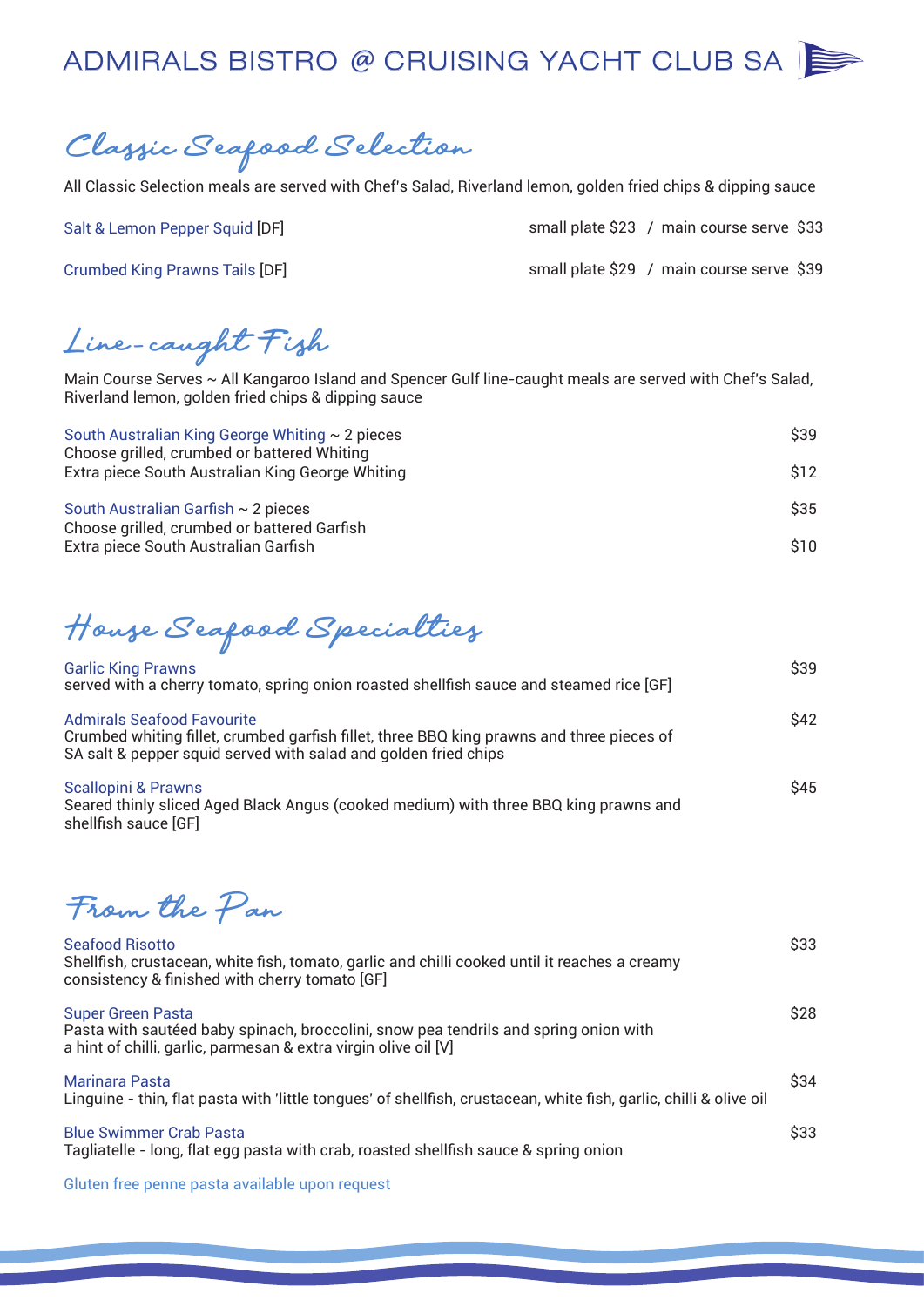*Seafood Platters* & *Towers*

| King Prawn Tower for Two<br>Twenty South Australian king prawns served with dipping sauces and golden fried chips<br>accompanied with a green mixed garden salad [GF]                                                                                                                                                    | \$65  |
|--------------------------------------------------------------------------------------------------------------------------------------------------------------------------------------------------------------------------------------------------------------------------------------------------------------------------|-------|
| <b>Half Lobster &amp; Prawn Tower for Two</b><br>Kangaroo Island half lobster with ten South Australian king prawns served with dipping sauces<br>and golden fried chips accompanied with a green mixed garden salad [GF]                                                                                                | \$125 |
| <b>Oceanic Grilled Seafood Platter for Two</b><br>add extra person \$70<br>Grilled South Australian whiting and garfish, Lifeguard style seared calamari & king prawns,<br>chilled king prawns and natural oysters served with dipping sauces and golden fried chips<br>accompanied with a green mixed garden salad [GF] | \$160 |
| <b>Marina Crumbed Seafood Platter for Two</b><br>add extra person \$70<br>Crumbed South Australian whiting and garfish, salt & pepper calamari and king prawns,<br>chilled king prawns and natural oysters served with dipping sauces and golden fried chips<br>accompanied with a green mixed garden salad              | \$160 |
| <b>Add-on to Platters</b><br>South Australian Kangaroo Island Lobster<br>Half Lobster \$80 or Whole Lobster \$120 $\sim$ Options Natural or Grilled with Garlic Butter [GF]                                                                                                                                              |       |

*From the Land*

| Premium Angas Beef Crumbed Schnitzel                                                                                                                                          | \$28 |
|-------------------------------------------------------------------------------------------------------------------------------------------------------------------------------|------|
| Free Range Chicken Breast Schnitzel                                                                                                                                           | \$27 |
| Schnitzels served with golden fried chips, Chef's salad & your choice of gravy [DF]<br>Choose: gravy, green & black pepper sauce or mushroom sauce                            |      |
| <b>Chicken Parmigiana</b><br>parmesan crumb, Napolitana sauce, leg ham & mozzarella cheese                                                                                    | \$29 |
| <b>Aged Beef Fillet Skewer</b><br>Two BBQ Aged Black Angus beef skewers with beef juices and chef's mixed salad served with<br>golden fried chips (skewers are cooked medium) | \$37 |
| <b>Mushroom Scallopini</b><br>Thin slices of aged beef fillet medallions (cooked medium) served with creamy mushroom sauce,<br>broccolini and soft pumpkin                    | \$37 |
| <b>Spinach Grilled Chicken Breast</b><br>With baby spinach and mozzarella on butternut pumpkin and tomato & basil sugo [GF]                                                   | \$31 |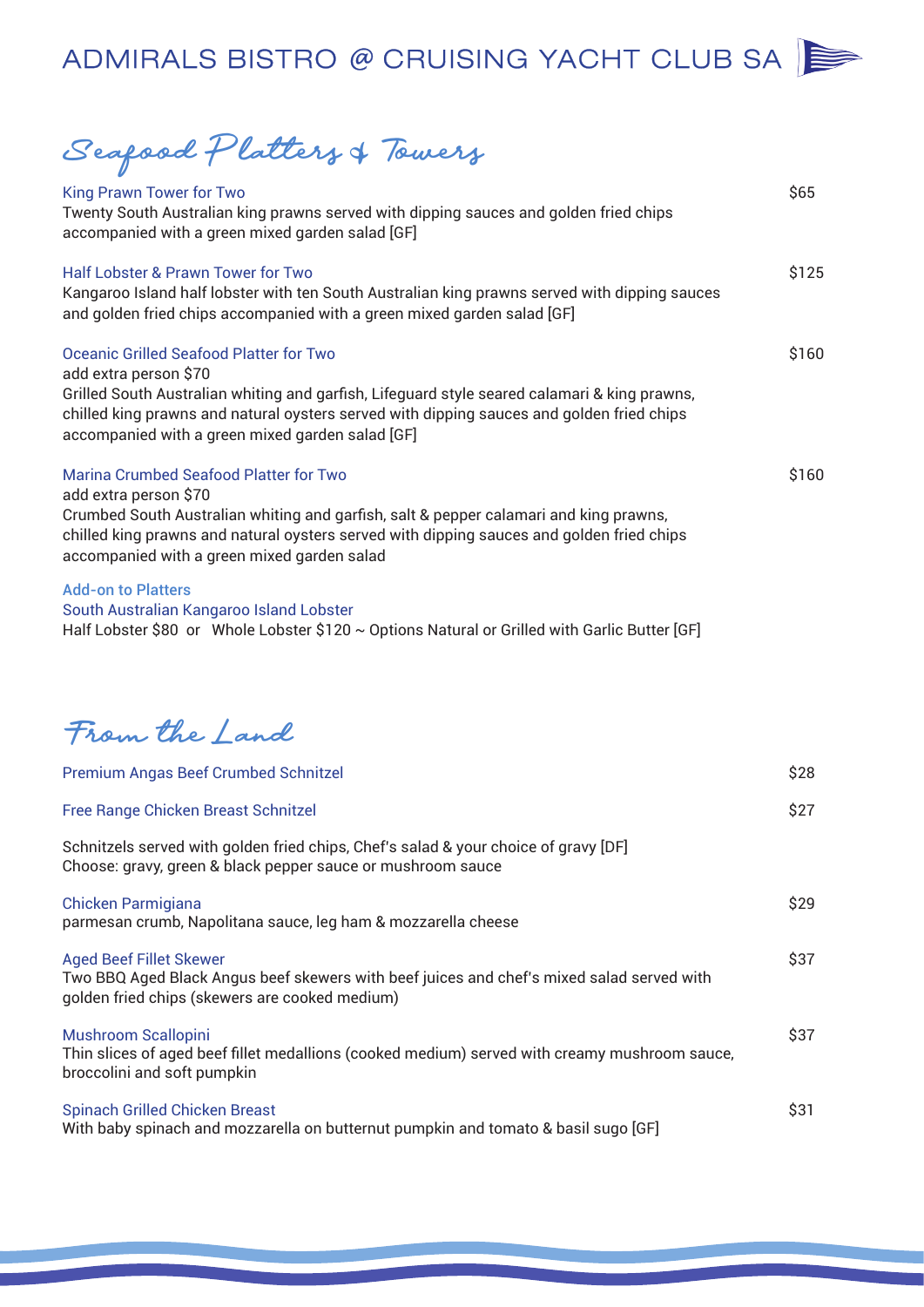*Large Salads* & *Sharing Sides*

| <b>Riviera Cruising Salad</b><br>Baby cos leaves, boiled egg, avocado, parmesan and garlic aioli dressing [GF] [V]                                              | \$23 |
|-----------------------------------------------------------------------------------------------------------------------------------------------------------------|------|
| add Chicken \$6 / Beef \$9 / Salt & Pepper Squid \$8 / Prawns \$9                                                                                               |      |
| <b>Vegetarian Thai Salad</b><br>Rice noodles, tofu, cucumber, red capsicum, snow pea shoots, fried shallots, mint, coriander & peanut<br>dressing [GF] [V] [DF] | \$25 |
| add Double Tofu \$3 / Chicken \$6 / Beef \$9 / Salt & Pepper Squid \$8 / Prawns \$9                                                                             |      |
| <b>Thick Cut Chips</b><br>served with aioli dressing and tomato sauce [V][DF]                                                                                   | \$9  |
| Sautéed Broccolini<br>With extra virgin olive oil, a touch of garlic & chilli with fish sauce [GF]                                                              | \$9  |
|                                                                                                                                                                 |      |
| Kidy Menu                                                                                                                                                       |      |
| Kids meals include a glass of juice or soft drink                                                                                                               |      |
| Double Mozzarella Flat Bread<br>Pizza base topped with garlic, parsley & La Casa mozzarella [V]                                                                 | \$14 |
| Fish & Chips<br>Crumbed fish (1 piece) served with a green garden salad, potato chips & dipping sauce                                                           | \$17 |
| <b>Crumbed Chicken</b><br>Half a chicken breast served with a green garden salad, potato chips & dipping sauce                                                  | \$15 |
| <b>Tomato Pasta</b><br>pasta in a braised tomato sauce with parmesan cheese [V]                                                                                 | \$12 |
| <b>Pasta with Butter</b>                                                                                                                                        | \$11 |

pasta tossed in butter and parmesan cheese sauce [V]

Food Allergy Notice - If you have a food allergy or special dietary requirement, please inform a member of our friendly staff prior to ordering. Your request will be catered for to the best of our ability but the decision to consume a meal is the responsibility of the customer. Thank you.

Gluten Free Pasta Available | [GF] Gluten Free | [DF] Dairy Free | [V] Vegetarian | [VE] Vegan